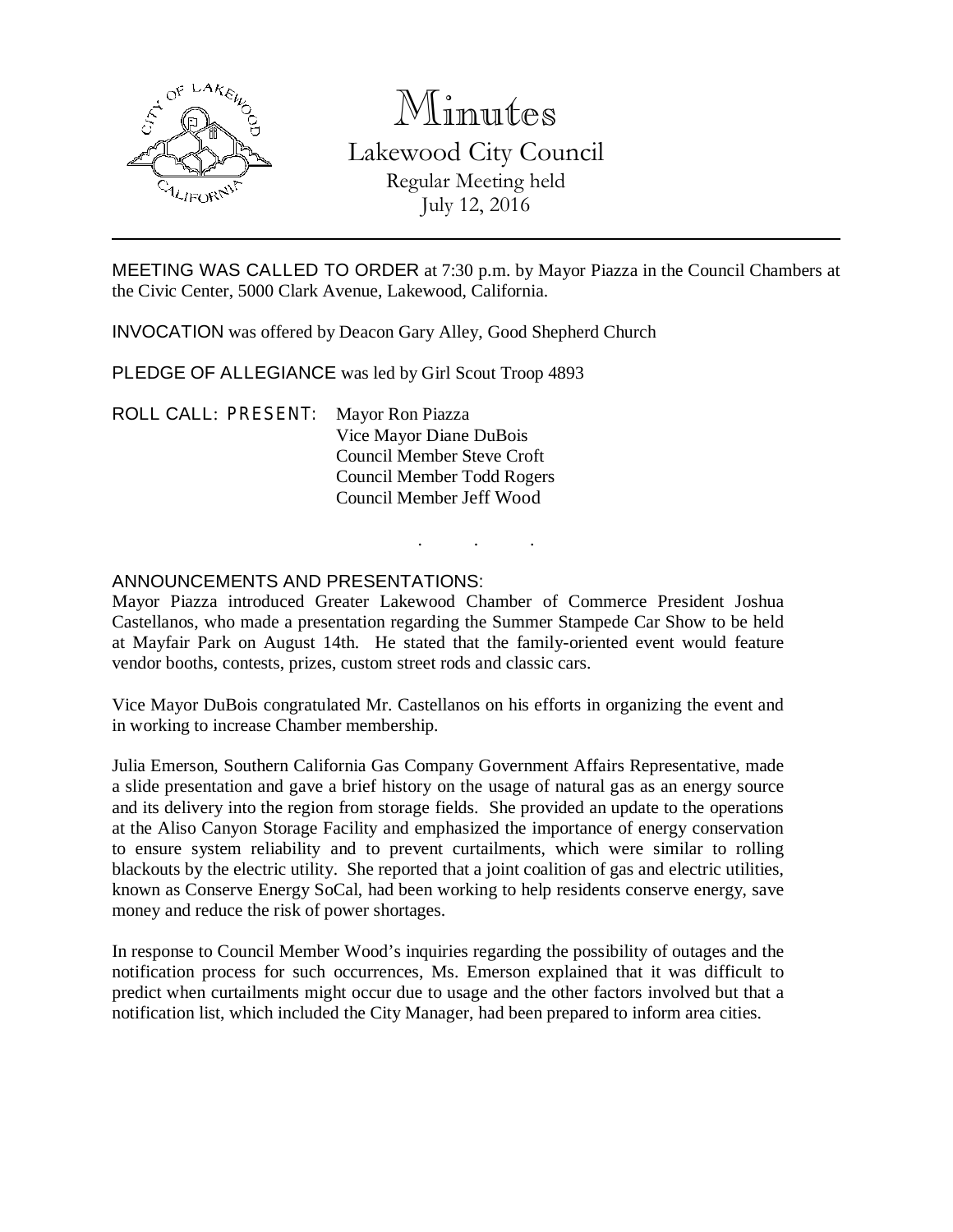City Council Minutes July 12, 2016 Page 2

## ANNOUNCEMENTS AND PRESENTATIONS: - Continued

Ms. Emerson further responded to Council Member Wood's concerns regarding storage by stating that one of the vulnerabilities of the system had been that weather events occurring elsewhere in the country could affect whether natural gas supplies were available for southern California customers. She added that the difficulties with establishing additional storage facilities included locating the appropriate geological structure, avoiding populated areas and the considerable investment required for such sites.

Council Member Croft, citing the unintended consequence of increased costs from decreased water usage, inquired whether natural gas rates would rise as a result of conservation efforts. Ms. Emerson stated that gas prices, as with any commodity, were based on market rates. She explained that any adjustments to the charge for transportation of natural gas, would require approval by the Public Utilities Commission.

Mayor Piazza suggested that Mr. Castellanos provide some notice to the local business community regarding the potential for curtailment of services and requested that Ms. Emerson provide regular updates to the City Council.

Responding to Council Member Wood's request for an update, Ms. Emerson described the upgrade/replacement project at Del Amo Boulevard and Cherry Avenue noting the importance of the improved valves on the transmission lines. She stated that some of the project delays were due to the permit process which involved both the cities of Long Beach and Lakewood but that completion was expected in a couple of months.

Lisa Rapp, Director of Public Works, reported that the project inspector had conducted daily visits to the site, and that she and Assistant Director Max Withrow had met regularly with the superintendent and maintained close coordination with the Gas Company. She further explained that the upgrade to the lines and the installation of the special remote controlled safety valves were required by Federal law. She stated that there were complexities due to the large size of the transmission main and noted that similar projects had been successfully completed at Faust Avenue and at Bloomfield Avenue.

Suely Saro, Field Representative to Senator Ricardo Lara, reported on recent actions in the Legislature and highlighted the progress of some of the bills being considered such as SB 953, which provided for improved transparency and accountability of the Central Basin Municipal Water District and SB 1227, to establish an employment and training program for veterans.

ROUTINE ITEMS: COUNCIL MEMBER WOOD MOVED AND VICE MAYOR DUBOIS SECONDED TO APPROVE ROUTINE ITEMS 1 THROUGH 5.

. . .

RI-1 Approval of Minutes of the Meeting held June 28, 2016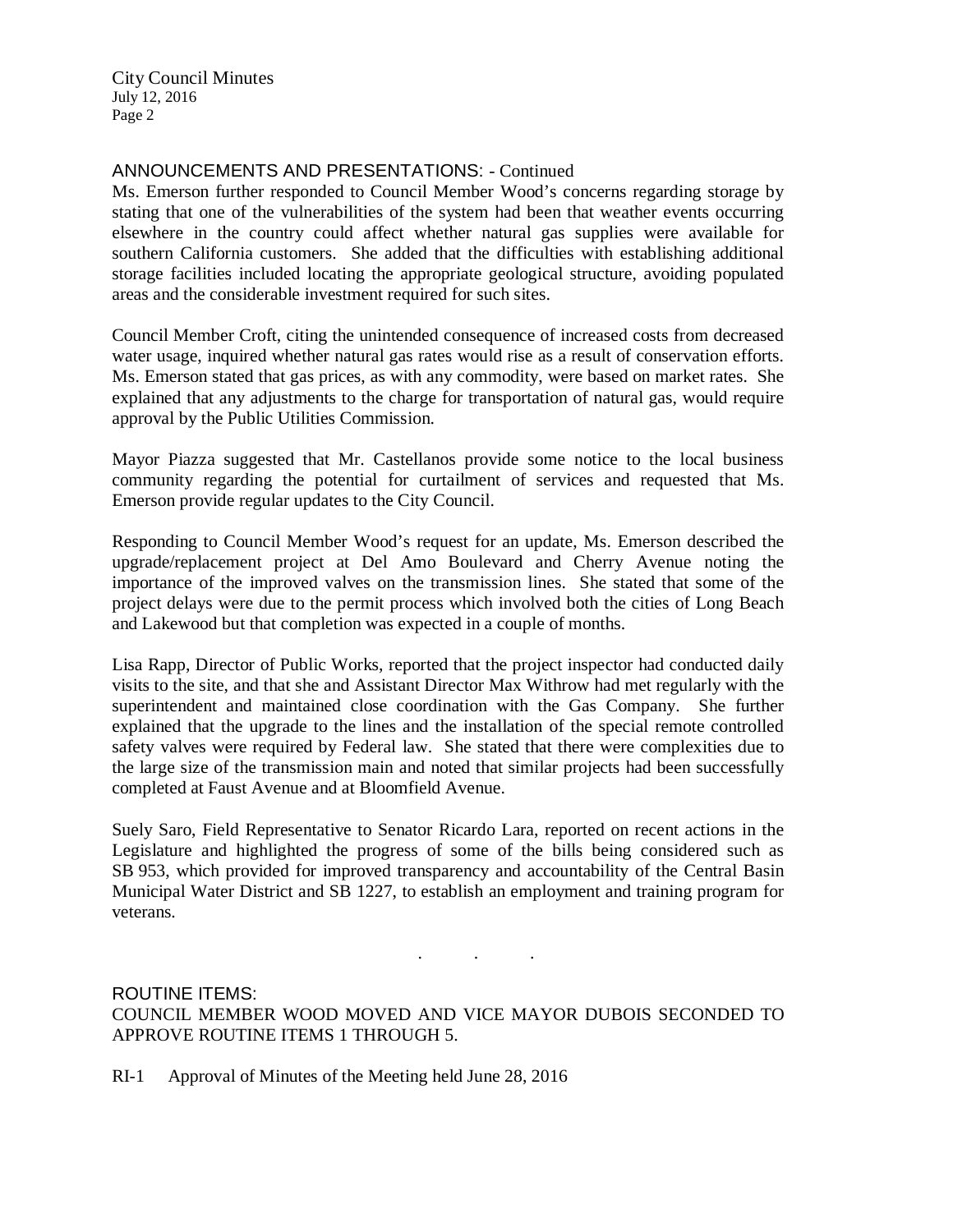City Council Minutes July 12, 2016 Page 3

# ROUTINE ITEMS: - Continued

RI-2 Approval of Personnel Transactions

- RI-3 Approval of Registers of Demands
- RI-4 Approval of Designation of Voting Delegate for League Annual Conference
- RI-5 Approval of Report of Monthly Investment Transactions

UPON ROLL CALL VOTE, THE MOTION WAS APPROVED:

AYES: COUNCIL MEMBERS: Croft, DuBois, Rogers, Wood and Piazza NAYS: COUNCIL MEMBERS: None

# 3.1 • APPROVAL OF LEGAL SERVICES AGREEMENT FOR PREPARATION OF WIRELESS FACILITIES ORDINANCE

. . .

Steve Skolnik, City Attorney displayed slides and stated that due to changes in technology and the law, an amendment to the Municipal Code had been proposed to regulate wireless telecommunications facilities in the City. Assisting with the municipal code amendment would be Jonathan L. Kramer of Telecom Law Firm PC, a firm that handled wireless and broadband projects and served government clients in both legal and consulting capacities. Mr. Skolnik stated that the scope of work would include drafting a proposed ordinance for wireless facilities to be deployed on public property, private property, and in the public rights-of-way of the City and that Telecom Law Firm would consult with staff to tailor the proposed ordinance to suit the local preferences and policies in the City, and revise the draft ordinance to prepare it for public consideration and the introduction process. He concluded by stating it was recommended that the City Council authorize the City Manager to execute an agreement with Telecom Law Firm, PC, subject to approval as to legal form by the City Attorney.

Responding to an inquiry from Vice Mayor DuBois, Lisa Novotny, Assistant City Manager, stated that the protrusions on the telecommunications poles might be avoided with the amendment to the existing code.

Mr. Skolnik replied to Council Member Rogers' question by stating that the agreement would be for a flat fee of \$10,000 for the preparation of a proposed ordinance.

Ms. Novotny responded to Council Member Wood's query by stating that Mr. Kramer represented a majority of cities in California and with over thirty five years of extensive technical experience in the field, his was the ideal firm to draft the proposed ordinance.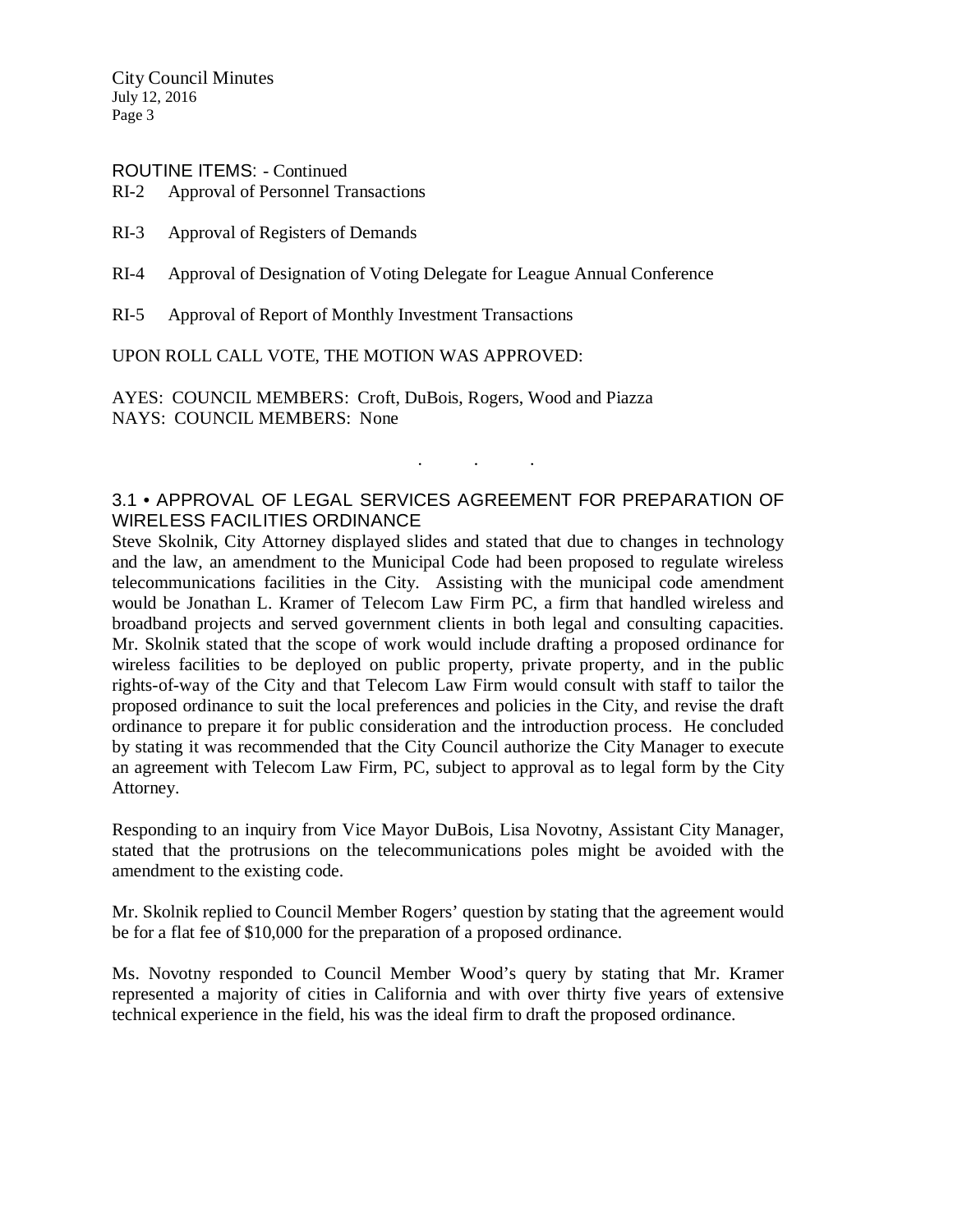3.1 • APPROVAL OF LEGAL SERVICES AGREEMENT FOR PREPARATION OF WIRELESS FACILITIES ORDINANCE - Continued COUNCIL MEMBER ROGERS MOVED AND COUNCIL MEMBER CROFT SECONDED TO APPROVE STAFF'S RECOMMENDATIONS TO EXECUTE AN AGREEMENT WITH TELECOM LAW FIRM. UPON ROLL CALL VOTE, THE MOTION WAS APPROVED:

AYES: COUNCIL MEMBERS: Croft, DuBois, Rogers, Wood and Piazza NAYS: COUNCIL MEMBERS: None

. . .

#### 3.2 • VETERANS HISTORY PROJECT

Public Information Officer Bill Grady displayed slides and made an oral presentation regarding the veterans history project. He explained that when the city renovated and expanded its Veterans Memorial Plaza last year, commemorative bricks were laid around the memorial so that veterans with a connection to Lakewood could be remembered and honored. The city had recently launched www.lakewoodveterans.org, a website containing stories of veterans and active-duty military service members with a Lakewood connection, including those whose names appear on the commemorative bricks at the Veterans Memorial Plaza at Del Valle Park. A page on the site had been dedicated to "The Boys of Del Valle Park," and included the poem, a video, along with a personal history of the young people of early Lakewood who gave their lives during the Vietnam War. The public were invited to complete a form and submit a photograph and a webpage would then be created for each veteran's story so visitors to the memorial could learn about the veterans honored there.

Council Member Croft commented on the ease with which the website had been to navigate.

Council Member Wood noted the importance of the brick locator having recently utilized the feature at the Lakewood High School reunion event.

Mayor Piazza commended staff on providing a first-class project for the community to honor those who served their country.

. . .

#### SUCCESSOR HOUSING ACTIONS

1. Approval of Register of Demands

COUNCIL MEMBER CROFT MOVED AND VICE MAYOR DUBOIS SECONDED TO APPROVE THE REGISTER OF DEMANDS. UPON ROLL CALL VOTE, THE MOTION WAS APPROVED:

AYES: COUNCIL MEMBERS: Croft, DuBois, Rogers, Wood and Piazza NAYS: COUNCIL MEMBERS: None

. . .